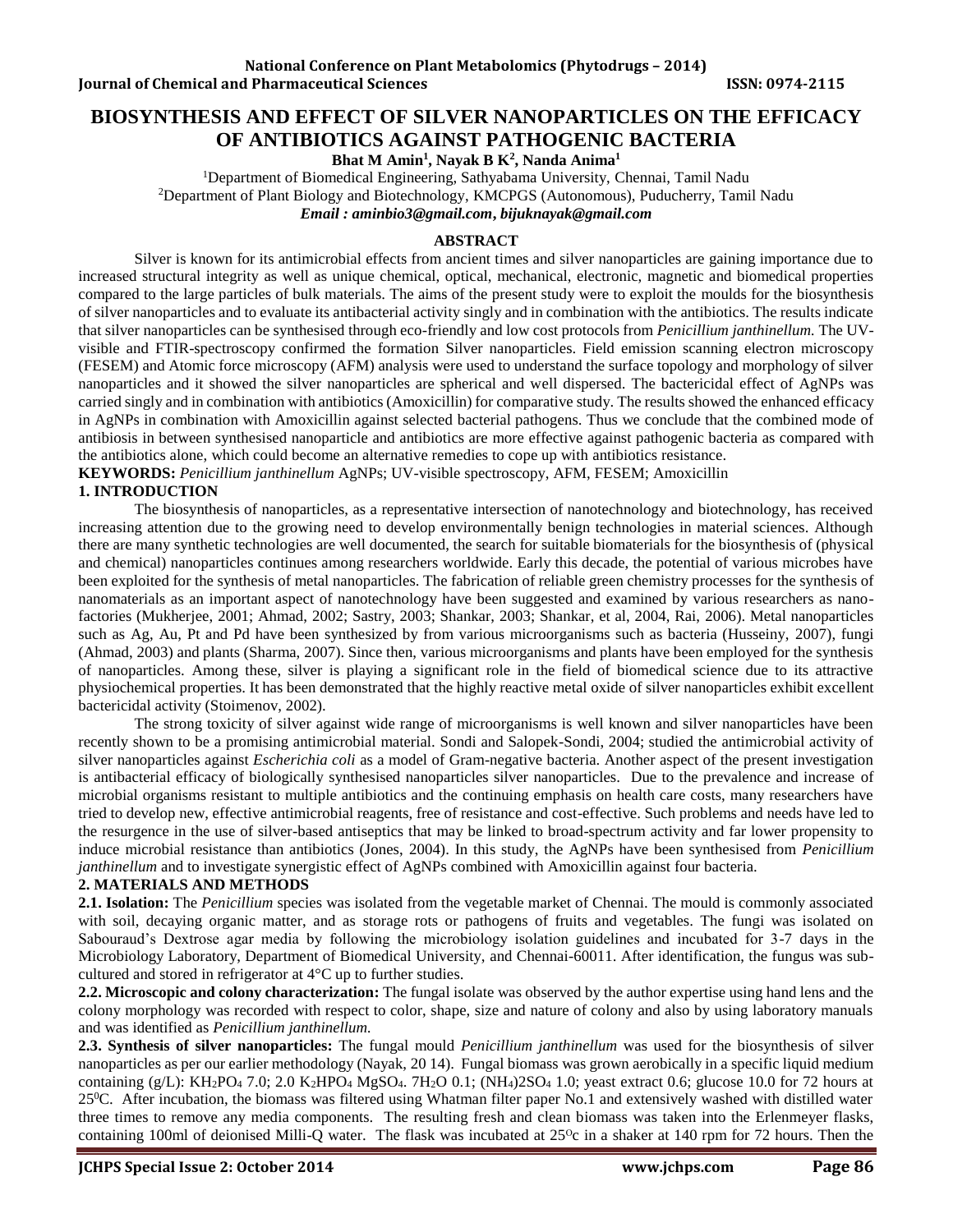### **National Conference on Plant Metabolomics (Phytodrugs – 2014) Iournal of Chemical and Pharmaceutical Sciences ISSN: 0974-2115**

biomass was filtered again with Whatman filter paper No.1 and the cell free extract was used in the following experiment. 1mM of AgNO<sub>3</sub> was prepared and 50ml was added to the cell- free–extract and kept in a shaking incubator at 25<sup>o</sup>c and 140 rpm for 72 hours in dark condition. The samples were observed for color change and maximum absorbance was analyzed using UV-Vis spectrophotometer. After the synthesis of silver Nanoparticles, it was characterized by AFM which is used to determine the particle size and agglomeration of the nanoparticles through 2D and 3D dimensional images of the agglomeration. The sample used for the analysis was sonicated for 5 minutes, centrifuged and made into a thin film for AFM analysis. FESEM is used to determine the surface morphology and size of the nanoparticles. For FESEM analysis the synthesised AgNPs were centrifuged at 15000 for 30 minutes and then dried into powder form which were subjected to FESEM analysis.

**2.4. Bactericidal activity:** The antibacterial activity of AgNPs and Amoxicillin was evaluated by using Kirby-Bauer method against gram positive and gram negative organisms viz *Staphylococcus aureus*, *Bacillus cereus, Escherichia coli* and *Proteus vulgaris* following NCCLS guidelines (Bauer, 1996). The bacteria were grown on nutrient broth/agar medium (Qualigens, India). The nutrient agar plates were inoculated with the fresh cultures of test pathogens allowed for overnight growth at  $37^{\circ}$ c.The standard antibiotic disks/ Strile disks were purchased from HiMedia (Mumbai, India). Sterile (6mm) disk were impregnated along with the antibiotics (Amoxicillin) were placed on the bacterial lawn in agar plates.To evaluate the efficacy of AgNPs singly and in combined form, 10µl of freshly prepared AgNPs (1mg/ml Stock solution) were added to sterile disk, while as standard disks (Amoxicillin 10mcg/disk) on agar plates inoculated with pathogens were impregnated with 10µg solution of AgNPs and incubated at 37°C for 18-24hrs. The Standard disks Amoxicillin were used as positive control and Cell free filtrate was used as negative control. The zone of inhibition was measured after 18-24h of incubation and compared with the control. The experiments were repeated in tree times.

**2.5. Analysis increase in fold area:** The increased fold area was calculated from the mean surface area of inhibition zone of each antibiotic tested as Amoxicillin and Amoxicillin +AgNPs (Shahverdi, 2007). The increase in fold area was of Amoxicillin was calculated by equation  $(B^2 \text{-} A^2)/A^2$ . Were A and B were Zone of inhibitions for Amoxicillin+ AgNPs, respectively. **3. RESULTS AND DISCUSSION** 

**3.1. Synthesis of Nanoparticles:** The extracellular biosynthesis of Silver nanoparticles using *Penicillium janthinellum* was confirmed primarily by observed from the change of color from light brown into dark brown(Fig-1), indicating the formation of silver nanoparticles which were confirmed through UV-visible spectroscopy showing absorption peak at 430nm (Fig-2). The appearance of dark brown color in the reaction vessels suggested the formation of AgNPs, which is a specific wave length for the synthesis of AgNPs (Sastry, 2003).



Fig 2: Confirmation of 58 articles by UV-Vis Spectrop (a)Before addition of silver nitrate (b) After addition of silver nitrate

The size of nanoparticles was determined via different methods which showed variations due to various physical principles or methods. The average roughness and topography of synthesised silver nanoparticles were evaluated by analysing the AFM images which were showing Average Roughness, 26.58-40.75nm (Fig-3a and Fig-3b). The top view of synthesized nanoparticles in 3D structure indicates linear trends in roughness and particle in homogeneity of AgNPs, which indicates the formation of smother layers. Based on the FESEM analysis, it was found that the nanoparticles distributed uniformly and were dispersed densely and have smooth & rough surfaces. The nanoparticles appearance showed that they were morphologically spherical to ovate in structure with having average dimensional size in the range of 25-40nm (Fig-4), ( Nayak, 2014; Nanda and Shahnaz, 2014).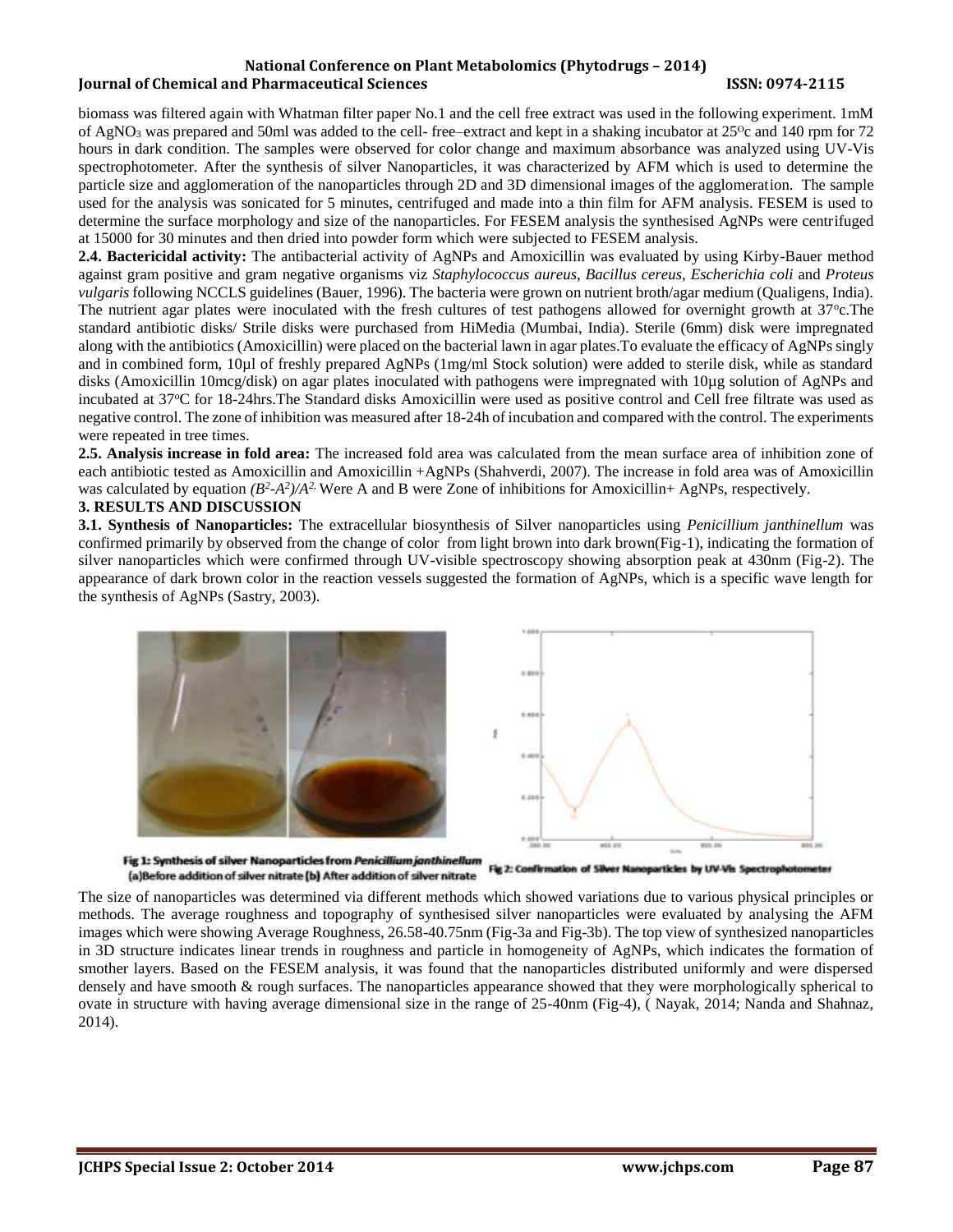#### **National Conference on Plant Metabolomics (Phytodrugs – 2014) Iournal of Chemical and Pharmaceutical Sciences ISSN: 0974-2115**



Fig3a: 3D micrograph of At icroscopy (AFM) shows particle height and roug ss of silver nanoparticles synthesized from





Fig 4: FESEM micrographs of silver nanoparticles synthesized from Penicillium janthinellum. (Scale bar 200nm).



Fig.S: Graphical representation of synergistic effect of Amoxicillin (10mcg/Disk and AgNPs (10µg/Disk) against test pathogens

#### **3.2. Bactericidal activity.**

To confirm the potential combined effect AgNPs with Amoxicillin against test pathogens viz. while *Bacillus cereus , Staphylococcus aureus, Proteus vulgaris and Escherichia coli* were treated with biologically synthesised AgNPs at a concentration of  $10\mu g/ml$ . The colloidal solution containing silver nanoparticles were centrifuged at 12,000 rpm for 15 min. The precipitate was then heat dried at 37°C in a hot air oven to get into the powder form of the silver nanoparticles and used further at different concentrations (w/v).The comparative analysis AgNPs along with Amoxicillin was found more significant with regards to the zone of inhibitions (Fig-5). The diameters of zone of inhibitions (in mm) around the Amoxicillin with and without AgNPs are shown in the (Table- 1). The combined effect of AgNPs with Amoxicillin showed good activity against test clinical pathogens. The increase in fold area was calculated as per the earlier reports (Shahverdi 2007), which showed highest in *Escherichia coli* (2.13), followed by Staphylococcus *aureus* (1.89)*, Bacillus cereus* (1.89) and *Proteus vulgaris* (1.77). Thus Amoxicillin (10mcg/Disk) along with AgNPs (10µl/Disk) showed enhanced effect on test pathogens, while as antibacterial results had shown that AgNPs synthesised to possess discrete antibacterial activity against clinically isolated pathogens.

| Table-1: Comparison of antibacterial Activity of AgNPs (10µg/Disk) alone and in combination with antibiotics |
|--------------------------------------------------------------------------------------------------------------|
| (Amoxicillin10mcg) and the filtrate against pathogenic bacteria.                                             |

| <b>Pathogens</b>       | Fungal                  | <b>AgNPs</b>  | <b>Antibiotic</b> | <b>Antibiotic</b> | <i><b>H</b></i> Increase in fold |
|------------------------|-------------------------|---------------|-------------------|-------------------|----------------------------------|
|                        | <b>Filtrate</b>         |               | (A)               |                   | area                             |
|                        |                         |               |                   | AgNPs(B)          |                                  |
|                        | Zone of inhibition (mm) |               |                   |                   |                                  |
|                        |                         |               |                   |                   |                                  |
| Staphylococcus aureus  | $07 \pm 0.56$           | $11\pm0.10$   | $14 \pm 0.67$     | $24 \pm 0.41$     | 1.94                             |
| <b>Bacillus cereus</b> | $07 \pm 0.43$           | $12 \pm 0.81$ | $13 \pm 0.72$     | $22 \pm 0.59$     | 1.89                             |
| Proteus vulgaris       | $08 \pm 0.33$           | $13 \pm 0.43$ | $12\pm0.40$       | $20 \pm 0.73$     | 1.77                             |
| Escherichia coli       | $07+0.45$               | $13 \pm 0.37$ | $13 \pm 0.49$     | $23 \pm 0.64$     | 2.13                             |

 $*$ Increase in fold area was calculated as  $(B^2-A^2)/A^2$ , where A and B are the inhibition Zones for Amoxicillin and Amoxicillin+ AgNPs.